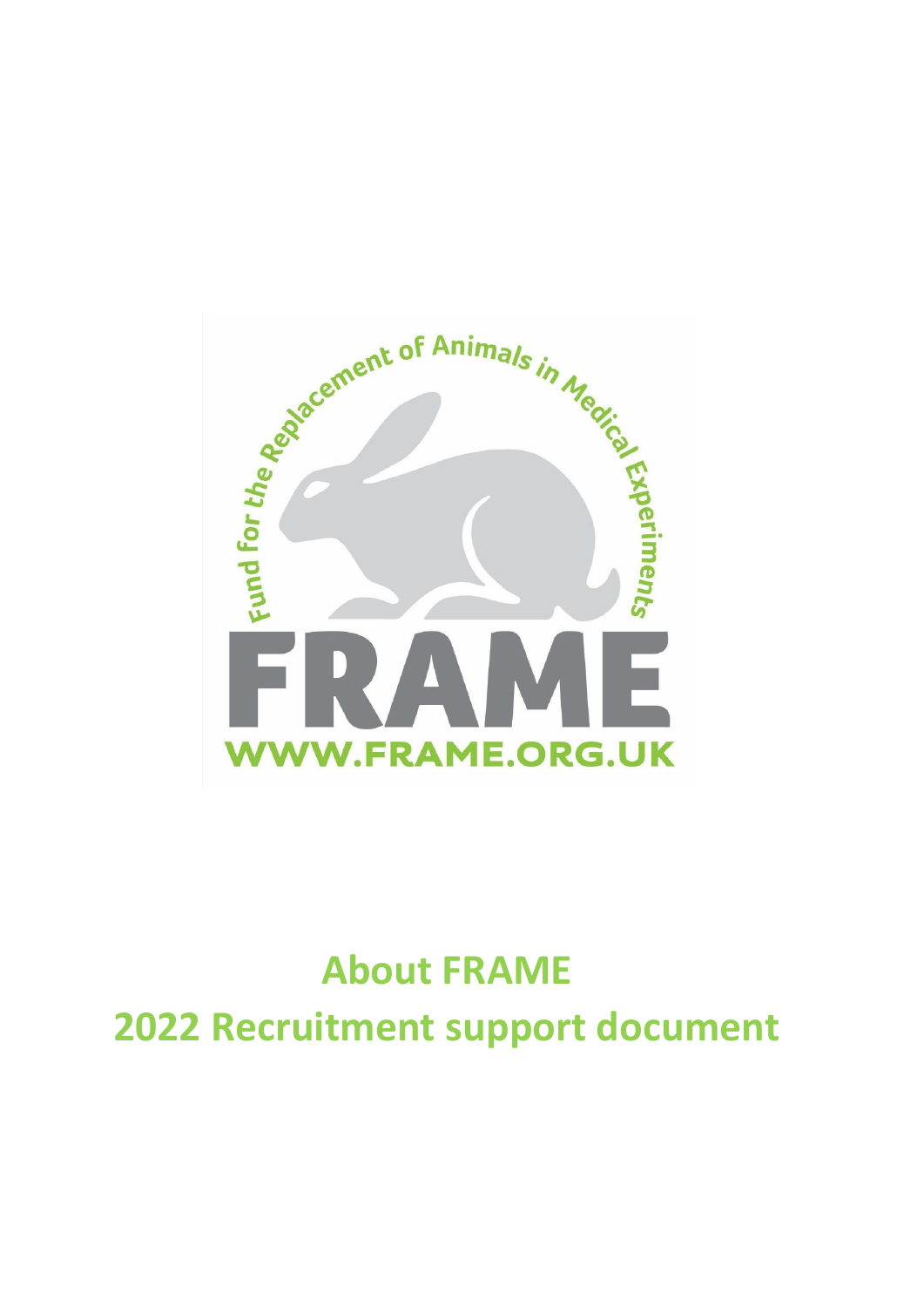# About FRAME

### **HISTORY**

FRAME was founded in London in 1969 by Dorothy Hegarty, who was introduced to the 3Rs by the biologist Charles Foister. The 3Rs principles of Replacement, Reduction and Refinement set out a framework for humane animal research, prioritising the replacement of animal experiments with an alternative wherever possible. The main aim of FRAME has always been to promote the 3Rs, in particular the Replacement of animal research, by championing the development and use of validated, reliable, and reproducible alternative methods for predicting human adverse effects in medical research. FRAME focused on the development and validation of non-animal tests for the safety testing of cosmetics and chemicals, and in 1979 the first FRAME Toxicity Committee was elected. In 1981 FRAME moved from London to Nottingham, where Professor Michael Balls took up the role as Chair of the Board of Trustees. Throughout the 1980s and 90s FRAME provided advice to various governmental groups and committees which culminated in the passing of the Animals (Scientific Procedures) Act 1986 (ASPA), the first piece of legislation for the protection of animals used in research in over 100 years. FRAME has continued to push the boundaries in the field including receiving the first ever government grant to research replacement methodologies in 1984, having its first lecture delivered by 3Rs pioneer Bill Russell, and validating one of the first alternative toxicity tests accepted by the EU. FRAME celebrated 50 years of working to end animal testing in 2019, and we're excited about what the next 50 years will bring.

### **VISION**

A world where non-animal methods are accepted as scientific best practice.

### **MISSION**

To support the timely development and implementation of scientifically valid methods which will provide reliable data and replace the need for animal experiments in medical and scientific research, education, and testing.

### VALUES

### BRAVE

*We inspire change, by questioning and constructively challenging the use of animals in scientific and medical research.*

### **THOUGHTFUL**

*Our approach is research-led and considered, using expert scientific sources to demonstrate that humane and human-focused science is better science.*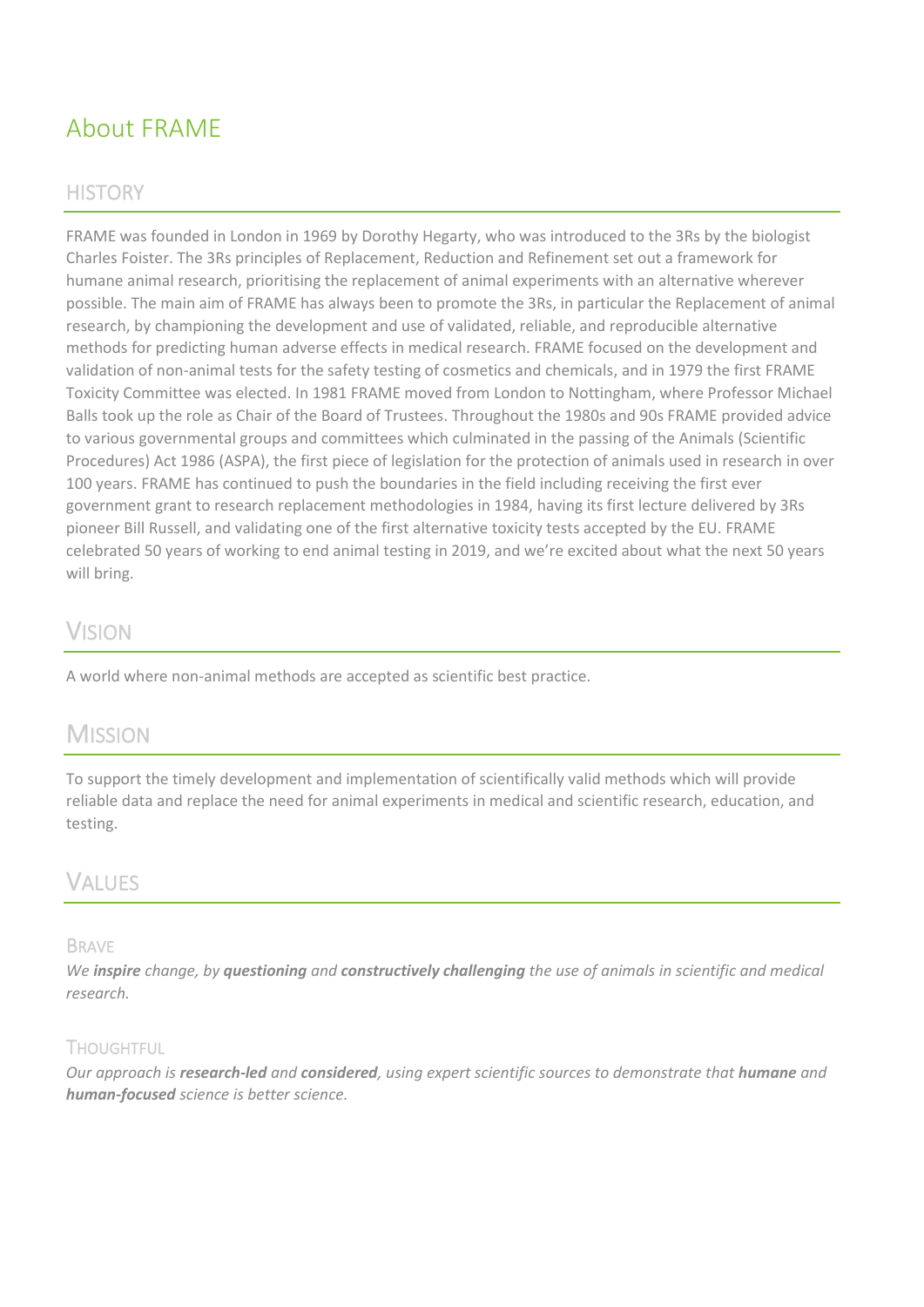### **COLLABORATIVE**

*We work with academics, industry scientists, policy-makers and regulators. We don't dictate, berate, or preach; we stand alongside those working within the sector to create practical solutions for better human health.*

#### **RESOURCEFUL**

*We act prudently and creatively, using our resources strategically to create maximum impact.* 

### **SUPPORTIVE**

*We are supportive of our staff and community, open to new ideas and viewpoints and loyal to our supporters and partners. We seek to inform, inspire, and nurture the next generation of researchers.*

FRAME works to improve scientific efficiency and outcomes by replacing the use of animals in research and testing in **medical and bioscience research**, and **drug discovery and testing for human health**. We consider that the prevailing paradigm of animal use in research is out of line both with scientific evidence, and social progress in terms of attitudes towards animals. The current system is configured around this working model and there are many forces that act to make change difficult both at an individual and system level. We believe that lasting change involves engaging all stakeholders – current and future scientists, regulators, funders, journal editors, and the public – in debate about how to move towards a more accurate, efficient, and humane model of biomedical research.

### **STRATEGY**

FRAME's strategy is based around 3 key pillars set on a foundation of robust organisational governance and sustainability. Below is our vision for change diagram describing why we do what we do and how our work has impact:

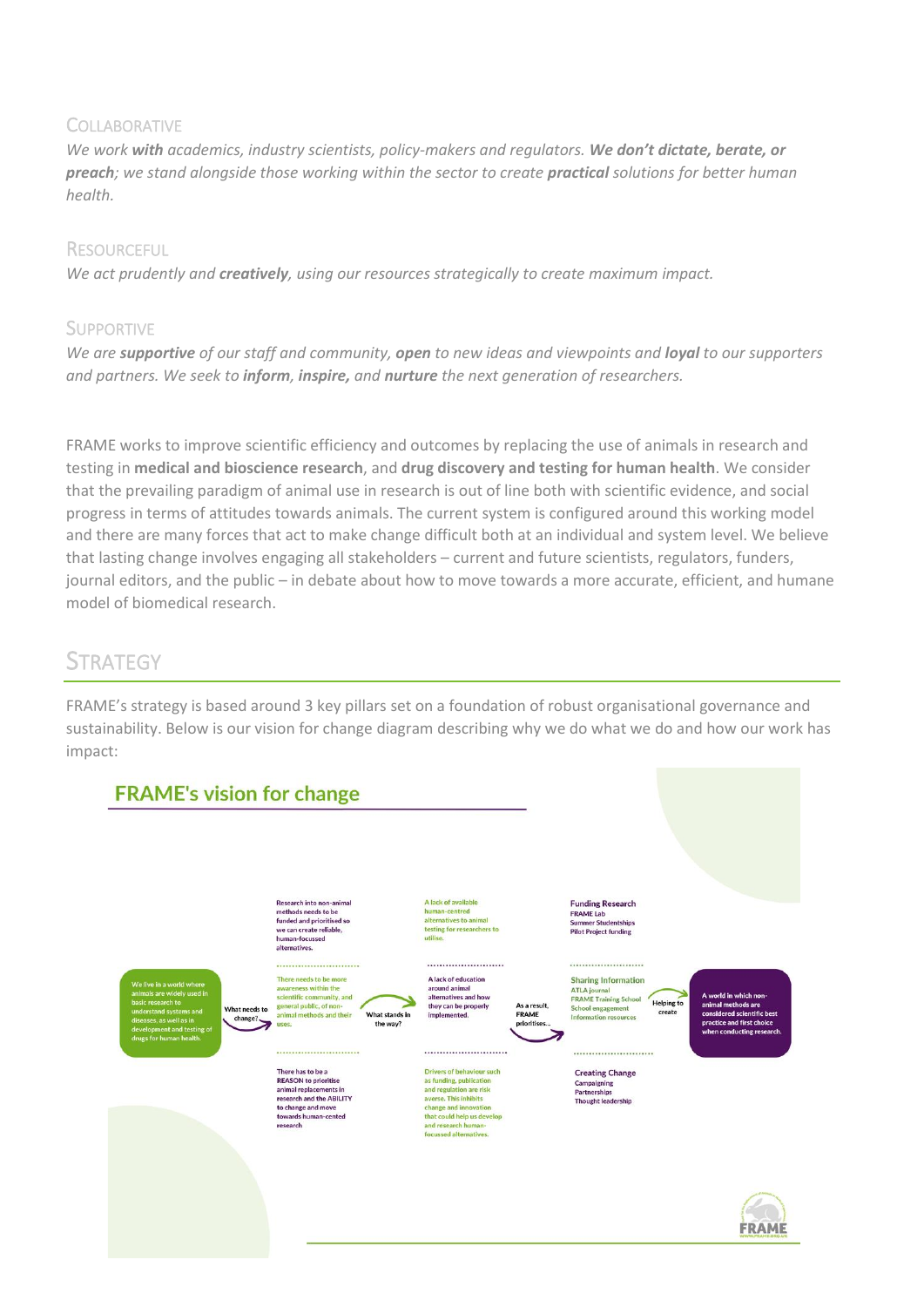# 1. FUNDING RESEARCH

**To ensure that alternative, non-animal approaches are being developed and disseminated as scientific methods for biomedical research and drug testing.** 

- 1.1. We know that in many cases there are not yet suitable non-animal methods to replace required regulatory tests or provide an adequate basis for investigation of complex disease processes in living systems. However, based on the success of non-animals methods in key areas of research and testing, the increasing sophistication of methods such as in silico and organ-on-a-chip, and a growing acceptance that where they exist alternatives provide improved prediction of human adverse outcomes compared to animal models, we know that continuing to push the boundaries of science to develop better methods is critical. This requires targeted funding.
- 1.2. FRAME has the longest-standing lab devoted specifically to the development of non-animal alternatives research in the UK, the FRAME Laboratory at the University of Nottingham. We have always believed that this dedicated centre of excellence is critical to making inroads of sufficient breadth and depth to make a real difference. Progress in research is slow and incremental. The lab has contributed to the creation and validation of acute toxicity tests for chemicals and cosmetics, and today focuses on the development and promotion of human cell-based models for disease research. In addition, the Lab trains many PhD students and nurtures promising projects from postdoctoral students. It plays a key role as an incubator and launchpad for the next generation of alternatives researchers.
- 1.3. Due to the ongoing work of both FRAME and other charities, research into non-animal methods has become more mainstream in recent years and excellent work takes place across many institutions. However, it is still difficult for researchers, especially those earlier in their careers, to secure funding for innovative ideas. To ensure that as wide a range of methods as possible continues to be investigated and developed we seek to fill this gap in the system by supporting new and promising research via our Summer Studentship and Innovation Grant Schemes.

# 2. SHARING INFORMATION

**To ensure that information about non-animal methods, how to find them, and how to use them is disseminated and shared as widely as possible within the scientific community at all levels.**

- 2.1. FRAME takes a holistic view of providing and facilitating access to information on alternatives to animal methods. This incorporates our approach to training and education, as well as our publication of original research, and our work encouraging peer to peer sharing of ideas and best practice. We target our services and interventions at all levels of the current scientific system.
- 2.2. Starting with **schools** FRAME aims to open students' minds to the ethics of animal use and the growing field of alternatives research. By this we aim to educate students on the opportunities of nonanimal approaches and barriers to their implementation and encourage future university students to consider what subjects they wish to pursue, and where they wish to study in part based upon the use of animals and the availability of further courses on ethics and good experimental design. At **undergraduate** level we aim to engage with students via societies to encourage consideration of alternatives as a future field of research, or to start thinking about how they might conduct their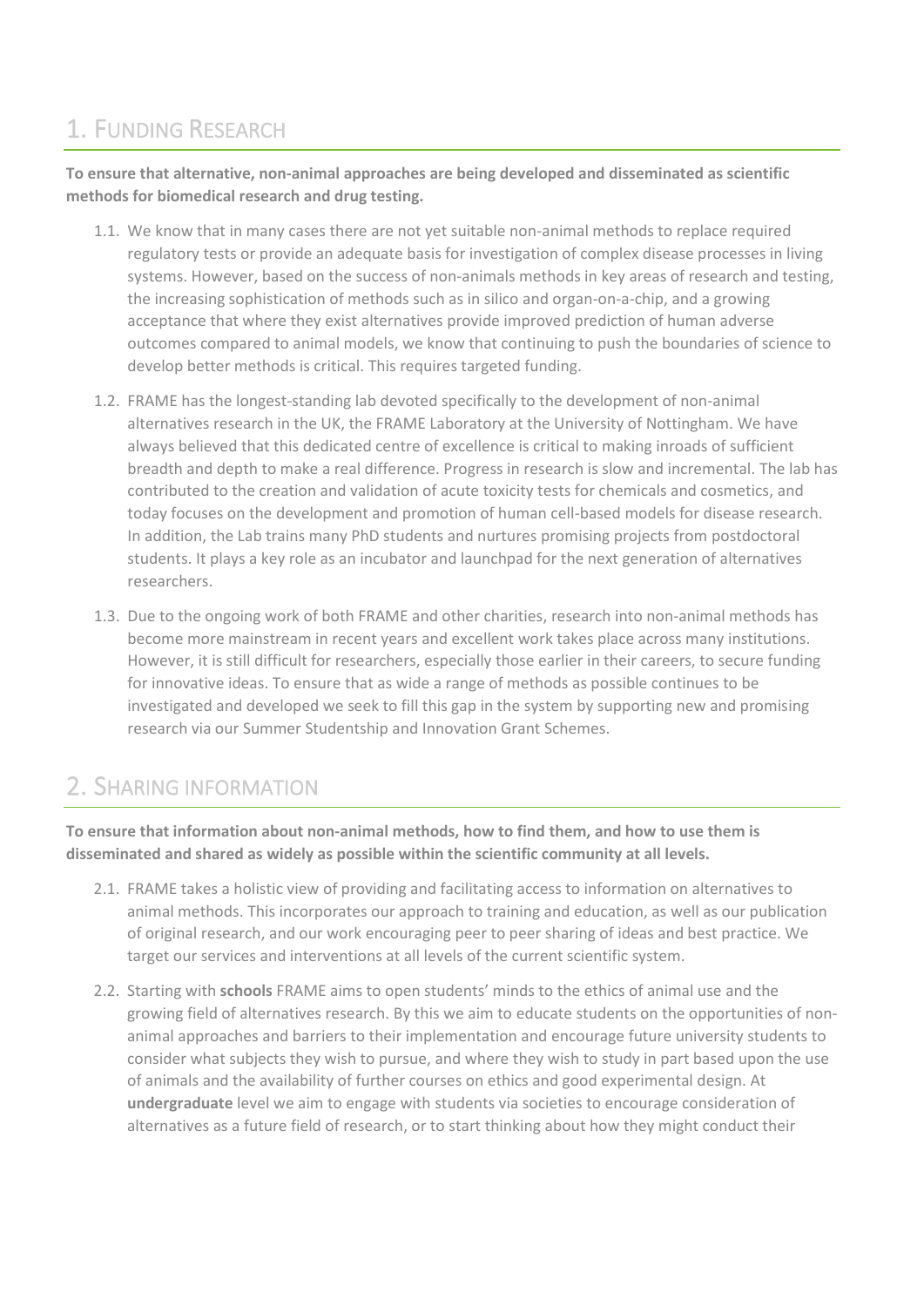future research to apply the 3Rs as effectively as possible. At **PhD** level we have historically provided ethics and experimental design training to doctoral students and plan to develop this in partnership with the University of Nottingham into an online training offer in experimental design. For **postdoctoral**, **early career** and **other researchers**, as well as scientists in industry we offer our FELASA-accredited (Federation of European Laboratory Animal Science Associations) Training School in Experimental Design in partnership with the University of Nottingham.

- 2.3. It is critical that alternatives research is encouraged and that there are places to publish such research. Basic research requires development, methods require validation, and the evidence base for advanced human-based scientific methods will grow over time. FRAME contributes to this effort by publishing our journal, Alternatives To Laboratory Animals or *ATLA*. A core goal of the ATLA team is to increase the number of article citations, which will indicate that the research published is having an impact on the field.
- 2.4. We aim to grow our reputation as the go-to source of information for researchers interested in alternatives or wishing to replace the use of animals. FRAME has excellent academic credentials and understanding of the challenges of both basic and applied research, and so is well-placed to meet the needs of researchers. We will continue to develop our services around searching for alternatives, amplifying the reach of all alternatives research, and promoting funding opportunities.

# 3. CREATING CHANGE

**To actively promote uptake of non-animal methods, ensure that barriers to adoption are reduced, and engage in constructive challenge of the status quo where necessary.**

- 3.1. We need to address the barriers to change to encourage more scientists to develop and use nonanimal methods. Such barriers include the availability of alternatives, awareness of alternatives, awareness of the reasons why they should be used, the regulatory context, and traditional attitudes that reinforce animal use among some academics and journals. FRAME is concerned with acting and addressing issues at all parts of the system to create lasting change.
- 3.2. We need to continue to find new ways to clearly articulate the evidence base underpinning positive claims about non-animal methods (efficacy, cost effectiveness) and ensure the arguments for humancentered approaches are scientifically credible and persuasive.
- 3.3. Our approach to training and education will engage future researchers at all stages of their education from school age upwards, to question the validity of and necessity for animal research in their area of work, and to consider developing or using human-focused approaches.
- 3.4. There are many people and organisations working in this field and there need to be greater linkages between them. We will raise the profile of those working in the field and amplify the voices, campaigns, and efforts of those whose vision we share, as well as encouraging peer to peer support.
- 3.5. We will look for ways to engage policy-makers, funders, and journals in discussion about how to reduce barriers and provide incentives to change.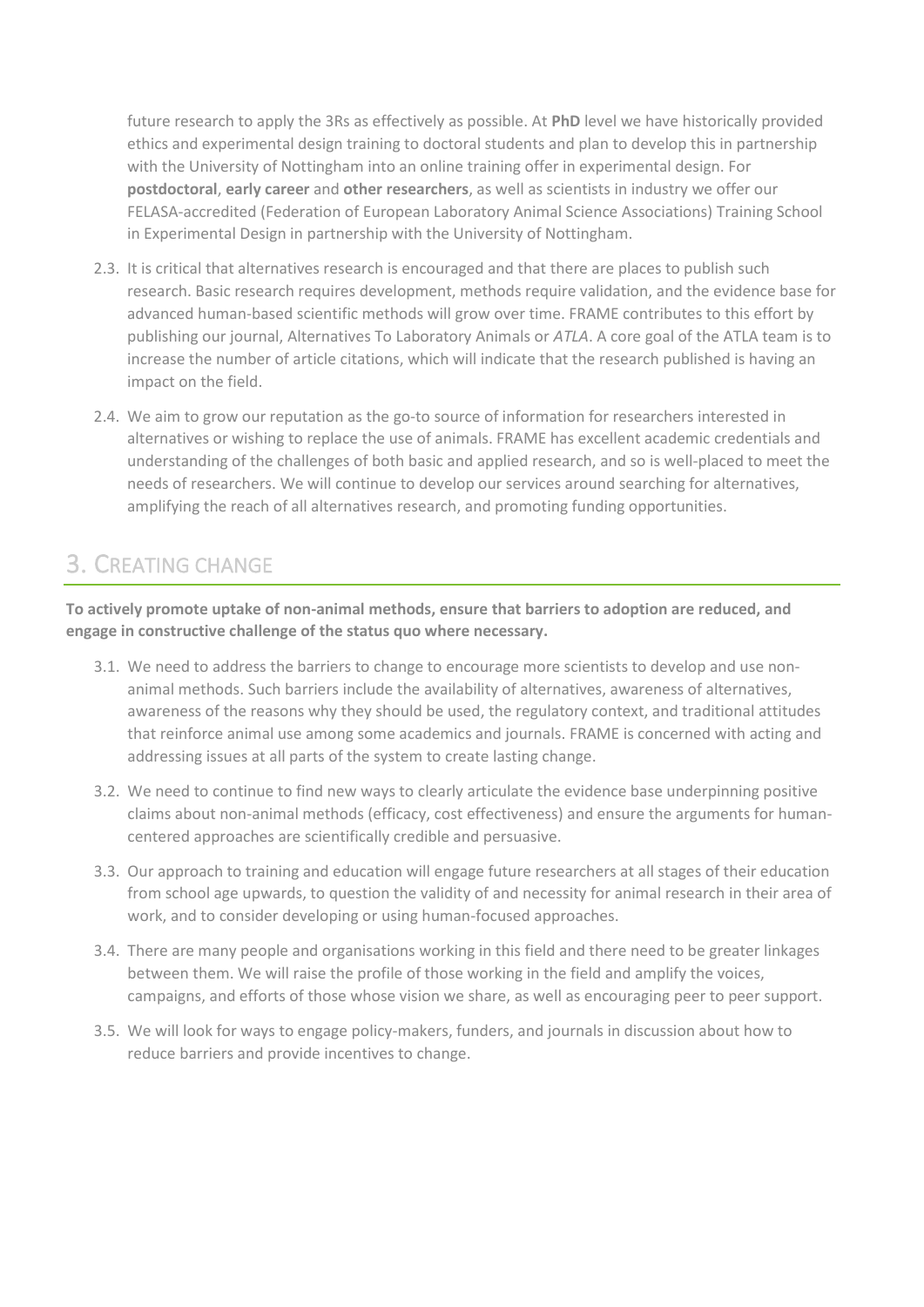## 4. BUILDING RESILIENCE

**To ensure that FRAME continues to be a sustainable and resilient organisation with sufficient support and income to continue its work in the long term.**

- 4.1. The FRAME trustees undertook a significant restructuring in 2017/18 resulting in a move to virtual working and a consolidation of staffing. We are currently a small charity which necessitates us having a clear focus on what we want to achieve, whilst also presenting some business continuity considerations.
- 4.2. FRAME has an excellent track record of attracting legacy income and also has a loyal and longstanding supporter base of individuals and organisations. Legacy income is extremely valuable but is by its nature highly variable creating challenges for strategic planning. For FRAME to be able to grow over the longer term and to mitigate changes in the funding environment it is important to develop a wider income generation strategy which incorporates other funding sources such as individual donations, community fundraising, trusts and foundations, as well as project funding, to diversify income sources.
- 4.3. FRAME currently has a small staffing base working remotely. It is important to grow the central staffing base to be able to deliver a programme of activity that makes a genuine difference.
- 4.4. We have a loyal supporter base who have been with us for many years. We want to build on this community of support, by making people feel part of FRAME, whether that's as a donor, alumni of the FRAME laboratory or the training school, or as part of our network of scientists. We aim to encourage people to move from being a passive supporter to an active ambassador, helping to promote our work, generate new leads and areas of work, grow fundraising income, and actively contribute to FRAME's future direction.

# Key Activities

FRAME is engaged in several activities and delivers a range of services, some on a regular basis, and some ad hoc. Below is an overview of the key ones.

### **FRAME Laboratory**

The Lab is based at the University of Nottingham. It was founded in 1991 and the first Director was Dr Richard Clothier. Under Richard's leadership the Frame Laboratory focused on developing new in vitro methods for toxicity testing, in particular in cosmetics, and was instrumental in advising the government on the legislative changes that underpinned the UK, and subsequent EU ban on animal testing in cosmetics. The current FRAME laboratory Director is Dr Andrew Bennett. Andrew's focus is on basic research developing human cell-based models of the liver and other systems to predict more accurately than animal models disease progression and pharmaceutical pathways for intervention. Recently, students and researchers at the FRAME laboratory have published work on areas including Irritable Bowel Syndrome (IBS), hepatitis, diabetes and cancer.

#### **Research funding**

FRAME provides a competitive summer studentship award to final year undergraduate students to allow them to develop/implement a project that aims to replace the use of animals in an specific area of research. This can be a lab-based project or desk-based research on attitudes and creating change. We have also recently